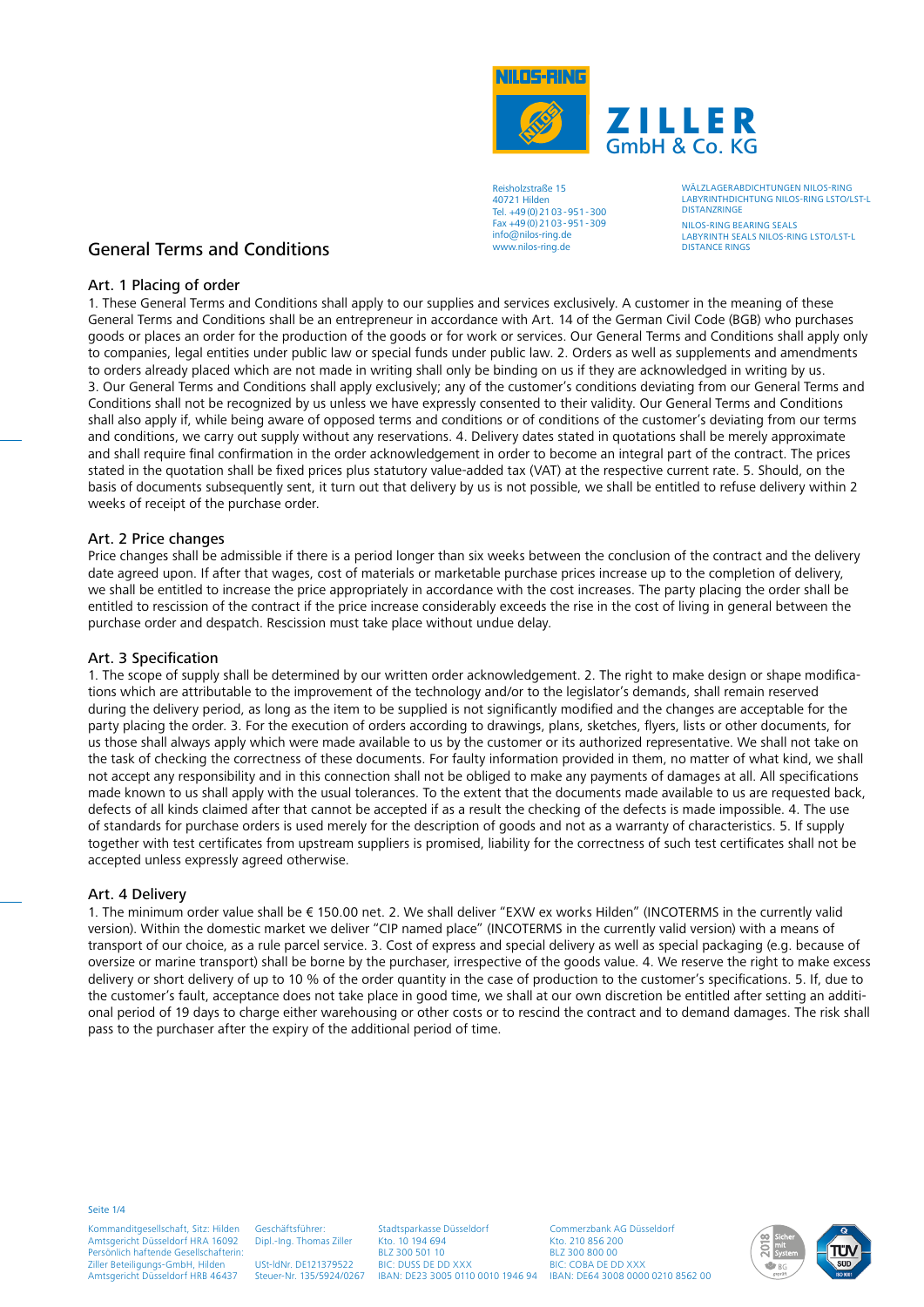

WÄLZLAGERABDICHTUNGEN NILOS-RING LABYRINTHDICHTUNG NILOS-RING LSTO/LST-L **DISTANZRINGE** 

NILOS-RING BEARING SEALS LABYRINTH SEALS NILOS-RING LSTO/LST-L DISTANCE RINGS

# General Terms and Conditions

### Art. 5 Payment

1. Payment must be made within 14 days after the invoice date with 2 % discount for early payment or within 30 days after the invoice date net. 2. Cheques and bills of exchange shall be considered payment only after cashing or honouring. The acceptance of a bill of exchange shall always require prior written agreement with us. Upon the acceptance of bills of exchange, the bank charges shall be charged (discount and collection). They are to be paid in cash immediately. 3. Default interest shall be charged by us at 8 percentage points above the base interest rate. Claiming of further damages shall not be excluded. 4. The customer shall only be entitled to offsetting rights if its counterclaims have been the subject of a final and non-appealable court decision, are undisputed or have been recognized by us. The customer shall only be authorized to exercise a right of retention if its counter-claim is based on the same contractual relationship.

### Art. 6 Delivery time

1. The agreed delivery time shall apply subject to correct and timely delivery to the supplier itself. 2. The delivery time shall begin upon dispatch of the order acknowledgement, but not before the provision of the documents, approvals, releases to be procured by the customer, if necessary, and not before receipt of an agreed down-payment. The delivery time shall be deemed to have been observed if, by the time of its expiry, readiness for dispatch has been announced or the goods have left the works or plant. 3. The delivery time shall be extended in the case of measures within the scope of labour disputes, in particular strike and lockout, as well as in the case of unforeseen obstacles beyond our control, e. g. disruptions of operation and/or delays in the delivery of essential materials, to the extent that such obstacles provably exert a considerable influence on the delivery of the goods. This shall also apply if the circumstances occur at sub-contractors'. The delivery time shall be extended according to the duration of such measures and obstacles. The circumstances described above shall not be our responsibility even if they occur during a delay already in progress. We shall notify the customer of the beginning and the end of such obstacles without undue delay. 4. Part deliveries shall be admissible with the delivery times stated by us, unless disadvantages for use result from them.

### Art. 7 Subsequent delivery, damages due to violation of obligations

If the customer wishes to receive damages due to a delivery that has not arrived in place of performance or rescission of the contract, first of all we are to have a 4 week period set for the subsequent performance of delivery. The period of time shall begin as of the day on which we receive the notification by a registered letter, fax or e-mail. Before expiry of the time limit for subsequent delivery, claims by the purchaser on the grounds of delayed delivery shall be excluded.

### Art. 8 Force majeure

If we are prevented from meeting our obligation by the occurrence of external nonoperating circumstances, which we could not foresee and avert despite the care taken that was unreasonable according to the circumstances of the case - no matter whether they have occurred in our factory or on our sub-contractor's premises - e.g. operational disturbances, labour dispute measures, official measures or cases of force majeure and if as a result delivery becomes impossible or, observing the contents of the obligations and of the requirement of loyalty and good faith, the provision of services is grossly disproportionate to the buyer's interest in the service and we invoke the fact, we shall be exempted from the service. If delivery does not become impossible in the event of the existence of the circumstances stated above, the delivery time shall be extended appropriately. Rescission of the contract shall be ruled out unless the delay in delivery will probably last longer than 6 months.

### Art. 9 Cost of cancellation

If the party placing the order unjustifiably rescinds an order placed, we can, regardless of the possibility of making a claim for higher actual damage/loss, claim 10 % of the selling price for the costs incurred und for loss of profit. The party placing the order shall reserve the right to provide evidence of lower damage/loss.

Seite 2/4

Kommanditgesellschaft, Sitz: Hilden Amtsgericht Düsseldorf HRA 16092 Persönlich haftende Gesellschafterin: Ziller Beteiligungs-GmbH, Hilden Amtsgericht Düsseldorf HRB 46437

Dipl.-Ing. Thomas Ziller USt-ldNr. DE121379522 Steuer-Nr. 135/5924/0267

Geschäftsführer:

Stadtsparkasse Düsseldorf Kto. 10 194 694 BLZ 300 501 10 BIC: DUSS DE DD XXX

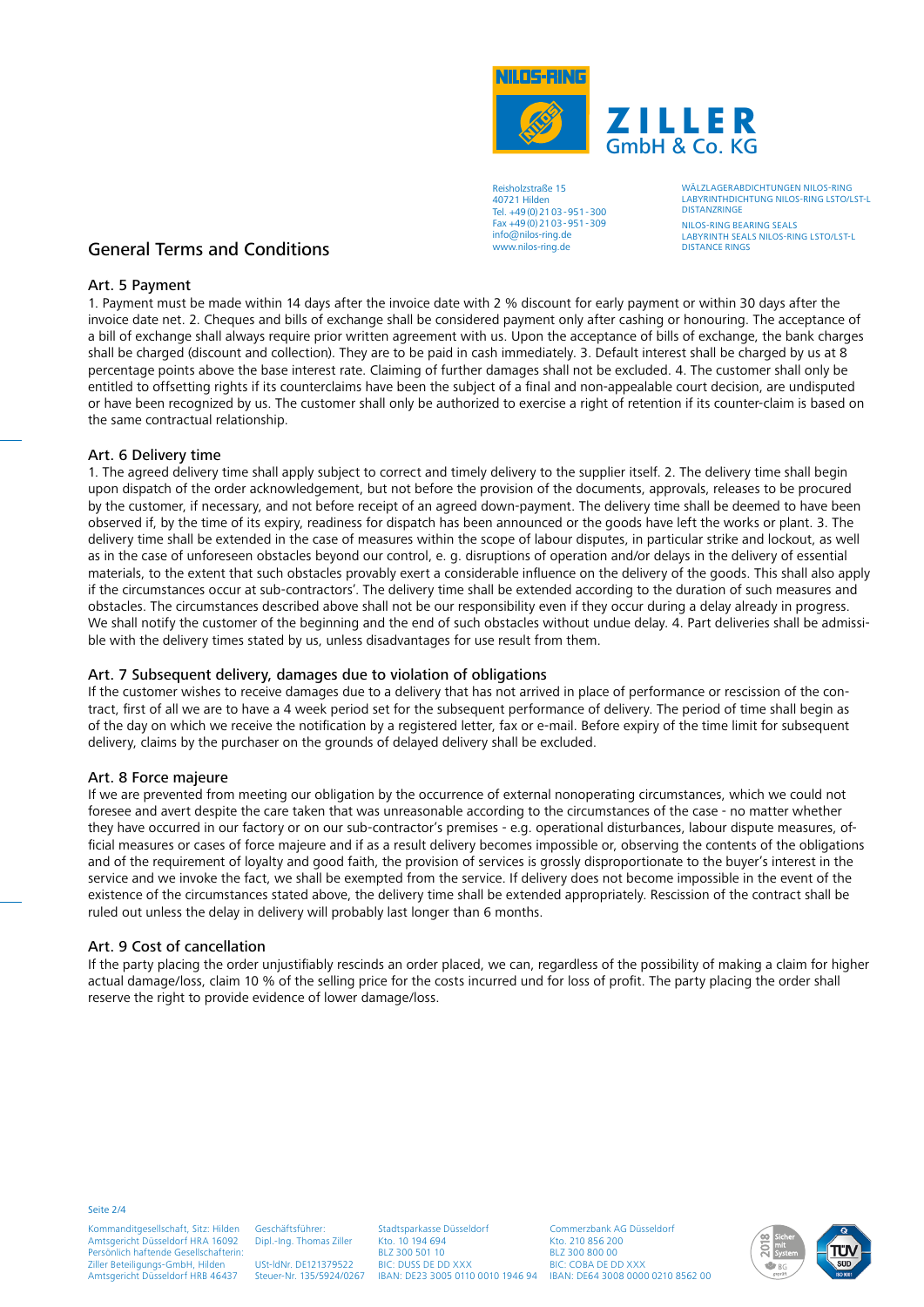

WÄLZLAGERABDICHTUNGEN NILOS-RING LABYRINTHDICHTUNG NILOS-RING LSTO/LST-L **DISTANZRINGE** 

NILOS-RING BEARING SEALS LABYRINTH SEALS NILOS-RING LSTO/LST-L DISTANCE RINGS

# General Terms and Conditions

## Art. 10 Acceptance and passing of risk

1. The customer shall be obliged to accept the goods. In the absence of any deviating agreement, delivery shall be made in Hilden. 2. The customer shall be entitled to check the goods within two weeks after receipt of an advice of readiness for collection or any other notification at the place of delivery. The party placing the order shall be obliged to accept the item to be supplied within the same period, unless it is temporarily prevented from acceptance for no fault of its own. 3. If the party placing the order is in arrears with acceptance with intent or gross negligence more than two weeks after receipt of the advice of readiness for collection, we shall be entitled, after setting an additional period of two weeks, to rescind the contract or to demand damages because of violation of obligation. The setting of an additional period of time shall not be required, if the party placing the order seriously or finally refuses acceptance or is obviously unable to pay the purchase price even within this time. 4. The risk of accidental perishing and of the accidental deterioration of the goods shall pass to the customer upon delivery, upon dispatch of the goods to the forwarding agent, the carrier or the person or institution otherwise designated for execution of forwarding. It shall be deemed tantamount to delivery if the customer is in arrears with acceptance.

### Art. 11 Warranty and remedy of defects

1. If a defect is found, we shall reserve the right of choice of subsequent performance. To the extent that we seriously and finally refuse performance or refuse remedy of defect and subsequent performance because of disproportionate cost, and it has objectively failed, the customer can, at its option, only demand reduction in price or rescission of the contract. 2. The warranty period shall always be one year. The period of limitation in the event of delivery regress according to Articles 478, 479 of the German Civil Code (BGB) shall remain unaffected. This shall not apply if claims for damages because of defects are involved. Art. 13 shall apply to claims for damages because of a defect. 3. The customer shall not be given any guarantees in the legal sense by us. 4. We are to be notified in writing of any obvious defects within two weeks after receipt of the goods; otherwise the lodging of the claim under the warranty shall be excluded. Timely posting shall suffice for meeting the deadline. The customer shall bear the burden of evidence for all claim prerequisites, in particular for the defect itself, for the point in time of the ascertaining of the defect and for the timeliness of the notification of defects. 5. If the customer, because of a material defect or a defect of title, chooses rescission of the contract after the failure of subsequent performance, the customer shall not additionally have any claim to damages due to the defect. If, after failed subsequent performance, the customer chooses damages, the goods shall remain with the customer if the customer considers that reasonable. The damages shall be restricted to the difference between the selling price and the value of the defective item. This shall not apply if we have caused the violation of obligation maliciously. 6. In the case of a contract for work and services, the customer shall, as the party placing the order, after an extra period has been set/subsequent performance which, however, remained unsuccessful and/or if the subsequent performance is unreasonable for the party placing the order, be entitled to the rights according to the statutory provisions. 7. In the event of a case involving warranty, it shall be incumbent on the customer to hold defective parts at our disposal up to our declaration as to their further use and on request to return them to us at our expense. Should this not be done, any warranty shall be excluded if checking of the parts becomes impossible as a result. 8. Objections to or complaints about part deliveries shall not entitle the customer to refuse the performance of the whole contract. 9. As the condition of the goods or of the work only our description shall be deemed to have been agreed upon. Our public statements, blurb or advertising shall not, besides that, constitute any statement as to the contractual condition or characteristics. 10. Slight deviations from the technical specifications shall only constitute a defect if as a result the usability and the performance of the goods is more than only insignificantly restricted.

## Art. 12 Limitation of claims for payment

Our claims for payment shall be subject to the statute of limitations in five years.

### Art. 13 Restriction on liability

1. Our liability for violation of contractual obligations as well as in tort shall be restricted to intent and gross negligence. This shall not apply in the case of injury to life and limb of the customer and impairment of the customer's health, claims for violation of cardinal obligations, i.e. of obligations resulting from the nature of the contract and upon the violation of which achievement of the purpose of the contract is endangered, as well as in the case of compensation for damage/loss caused by default (Art. 286 of the German Civil Code (BGB)). To that extent we shall be liable for every degree of fault. 2. The above mentioned exclusion of liability shall likewise apply to slightly negligent violations of obligations by our vicarious agents. 3. To the extent that liability for damage/ injury/loss, which is not based on harm to life or limb of the customer or impairment of the customer's health, is not ruled out for slight negligence, such claims shall be subject to the statute of limitations within one year starting from the arising of the claim and/ or, in the case of claims for damages because of a defect, from delivery of the item.

Seite 3/4

Kommanditgesellschaft, Sitz: Hilden Amtsgericht Düsseldorf HRA 16092 Persönlich haftende Gesellschafterin: Ziller Beteiligungs-GmbH, Hilden Amtsgericht Düsseldorf HRB 46437 Geschäftsführer:

Dipl.-Ing. Thomas Ziller USt-ldNr. DE121379522 Steuer-Nr. 135/5924/0267 Stadtsparkasse Düsseldorf Kto. 10 194 694 BLZ 300 501 10 BIC: DUSS DE DD XXX